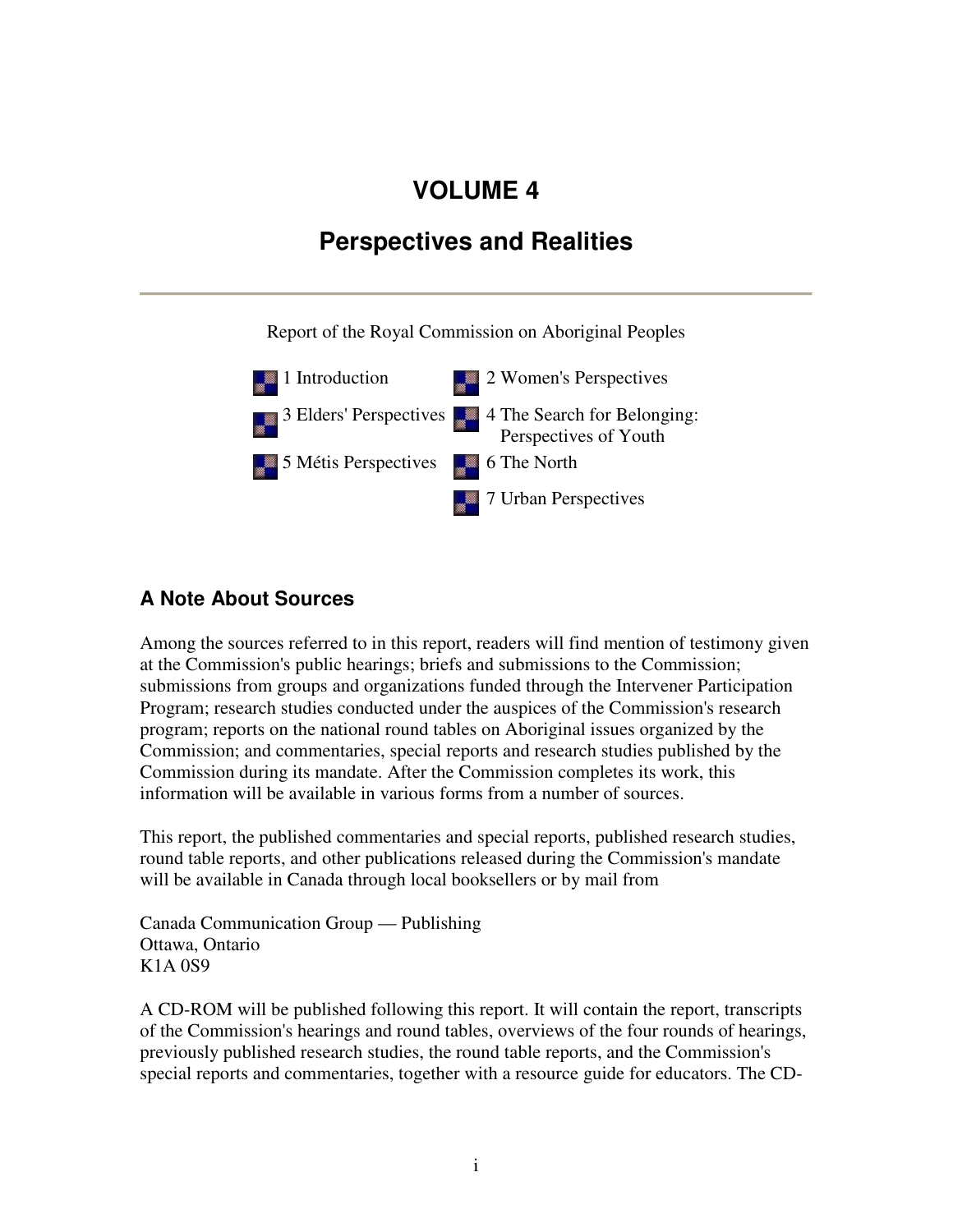ROM will be available in libraries across the country through the government's depository services program and for purchase from

Canada Communication Group — Publishing Ottawa, Ontario K1A 0S9

Briefs and submissions to the Commission, as well as research studies not published in book or CD-ROM form, will be housed in the National Archives of Canada after the Commission completes its work.

## **A Note About Terminology**

The Commission uses the term Aboriginal people to refer to the indigenous inhabitants of Canada when we want to refer in a general manner to Inuit and to First Nations and Métis people, without regard to their separate origins and identities.

The term Aboriginal peoples refers to organic political and cultural entities that stem historically from the original peoples of North America, not to collections of individuals united by so-called 'racial' characteristics. The term includes the Indian, Inuit and Métis peoples of Canada (see section 35(2) of the Constitution Act, 1982).

Aboriginal people (in the singular) means the individuals belonging to the political and cultural entities known as Aboriginal peoples.

The term Aboriginal nations overlaps with the term Aboriginal peoples but also has a more specific usage. The Commission's use of the term nation is discussed in some detail in Volume 2, Chapter 3, where it is defined as a sizeable body of Aboriginal people with a shared sense of national identity that constitutes the predominant population in a certain territory or collection of territories.

The Commission distinguishes between local communities and nations. We use terms such as a First Nation community and a Métis community to refer to a relatively small group of Aboriginal people residing in a single locality and forming part of a larger Aboriginal nation or people. Despite the name, a First Nation community would not normally constitute an Aboriginal nation in the sense just defined. Rather, most (but not all) Aboriginal nations are composed of a number of communities.

Our use of the term Métis is consistent with our conception of Aboriginal peoples as described above. We refer to Métis as distinct Aboriginal peoples whose early ancestors were of mixed heritage (First Nations, or Inuit in the case of the Labrador Métis, and European) and who associate themselves with a culture that is distinctly Métis. The more specific term Métis Nation is used to refer to Métis people who identify themselves as a nation with historical roots in the Canadian west. Our use of the terms Métis and Métis Nation is discussed in some detail in Chapter 5 of this volume.